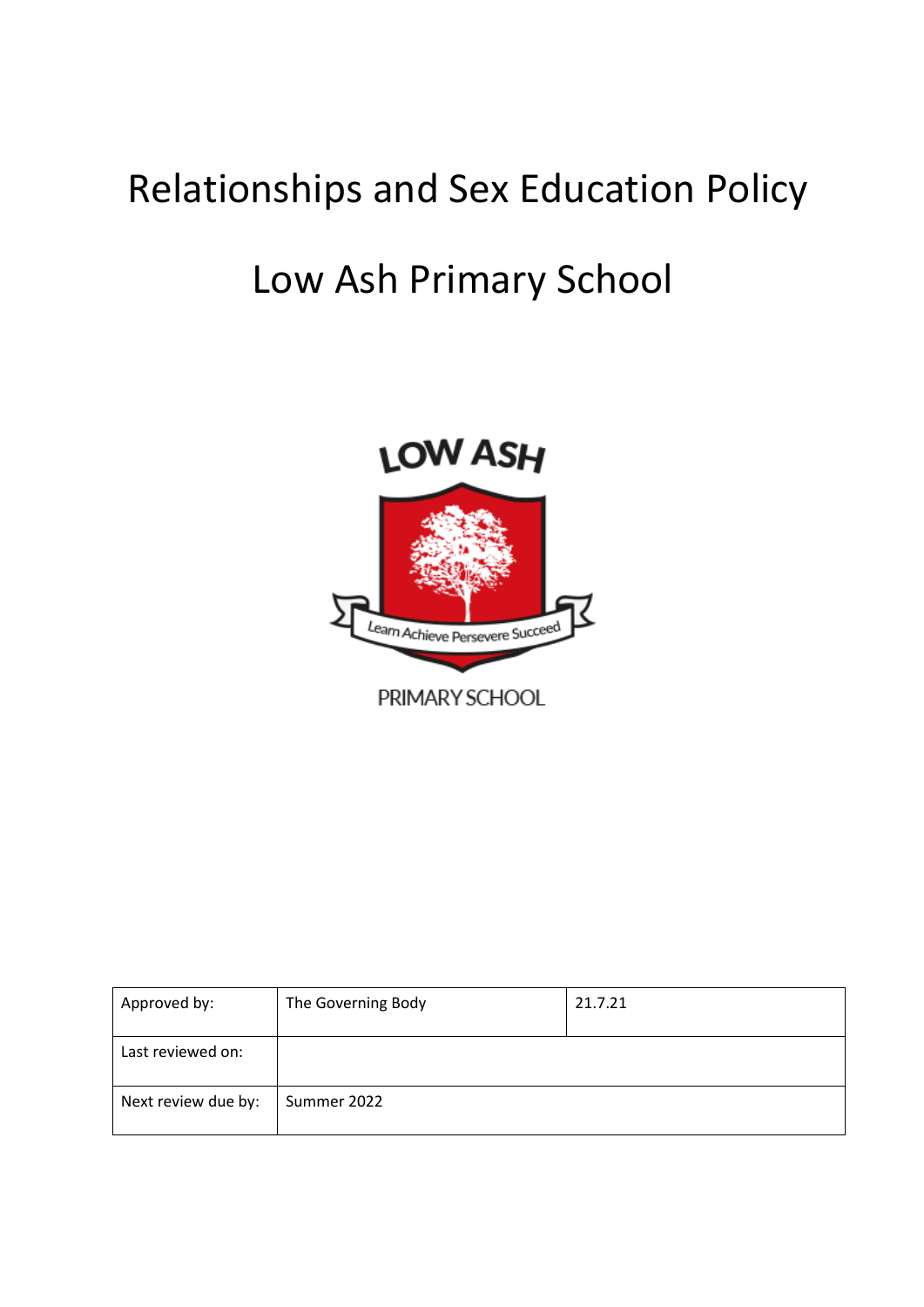## 1. Rationale

At Low Ash Primary School we understand the importance of educating pupils about sex and relationships, in order for pupils to make responsible and well-informed decisions in their lives.

The DFE's guidance, 'Sex and Relationship Education Guidance', defines this programme as: "Learning about physical, moral and emotional development; understanding the importance of marriage for family life, stable and loving relationships, respect, love and care. It is also about the teaching of sex, sexuality and health."

The programme will be taught objectively and does not intend to promote any form of sexual orientation.

# 2. What is Relationships and Sex Education?

As stated above, relationships and sex education relates to learning about physical, moral and emotional development. Alongside learning about, and understanding, the importance of family life, stable and loving relationships, the children are also taught about empathy, self-respect, confidence, responsibility, safety, love and care, resilience and respect towards others. Skills taught in these sessions support pupils in developing positive beliefs, values and attitudes in preparation for the rest of their lives. Relationships and sex education plays an integral part in building pupils sense of 'self' in allowing them to understand their role in a family, community and wider society.

### 3. Aims and objectives

Our policy is designed to ensure all staff, parents and carers are clear about our programme's content, progression and delivery. We are committed to ensure that all pupils receive relevant relationships and sex education which is appropriate for their age, and differentiated to be as inclusive as possible taking into account individual needs and maturity.

The sex education and relationship programme is an opportunity for pupils to:

- Recognise, understand and build healthy relationships including self-respect and respect for others, setting and respecting boundaries, managing conflict in relationships and recognising unhealthy relationships
- Learn about how relationships may affect health and wellbeing, including mental health
- Understand how to respect and care for their bodies including personal hygiene
- Be prepared for puberty and gain an understanding of reproduction and sexual development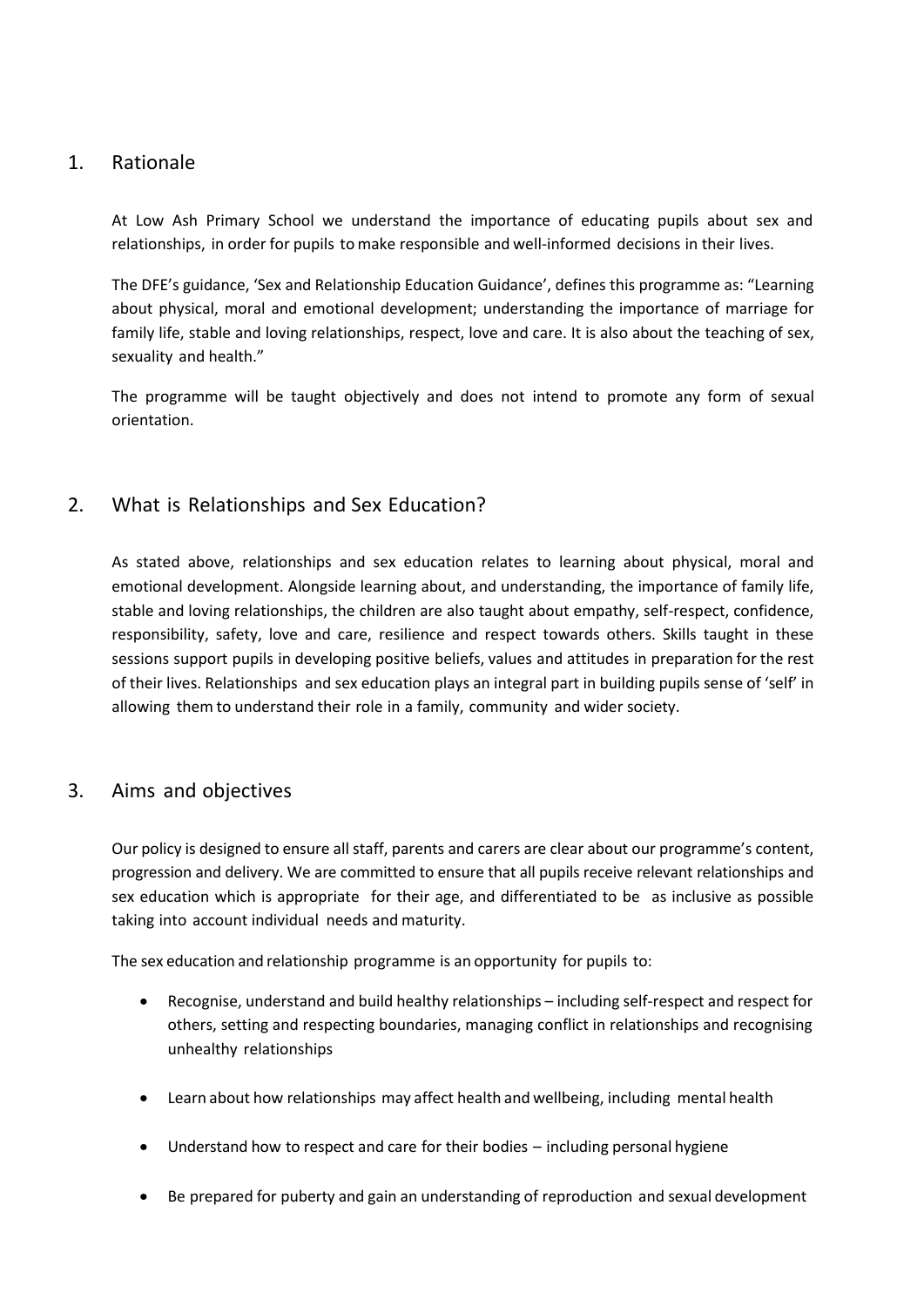- Develop and use communication skills including assertiveness to cope with influences from their peers and others
- Give pupils information on where individuals and families can get help and support shouldthey need it
- Help pupils understand the issues of media (especially social media) influence and mixed messages they may be subjected to

# **1.** Organisation of the programme

Our relationships and sex education programme is a buildable, multi-layered program designed to provide knowledge about understanding ourselves, our bodies and our relationships, alongside making sense of the world and our position in it. It is taught using content and materials which take into consideration the developmental, cognitive and chronological age of the pupils. The content is broad, balanced and tailored so that all children can access the information. The core knowledge is broken down into manageable units and taught in a clearly sequenced way to allow pupils the opportunity to consolidate information before introducing new concepts. It also regularly revisits units surrounding relationships asthese form the building blocks of everyday life.

Our programme of study hassolid foundations in encouraging pupils to develop anunderstanding ofthemselves, form positive relationships and respect differences between people. Pupils are also prepared for physical and emotional changes which occur during puberty. Further curriculum topics such as, mental wellbeing, internet safety and physical health and fitness also serve to support the relationships and sex education units.

- 1.1. The sex and relationship education programme will be developed by the PSHE coordinator in accordance with DfE recommendations.
- 1.2. The majority of the programme will be delivered through the personal, social, health and economic (PSHE) education, with statutory aspects taught via the science curriculum.
- 1.3. At key stage 1 and key stage 2, the topics are broken down into specific areas that will be taught appropriate to pupils' ages.

# **2.** Key stage 1

#### **Year 2 – Boys and girls and families**

#### **Pupils will learn:**

- To understand and respect the differences and similarities between people
- About the differences betweenmale and female animals
- About the differences betweenmale and female children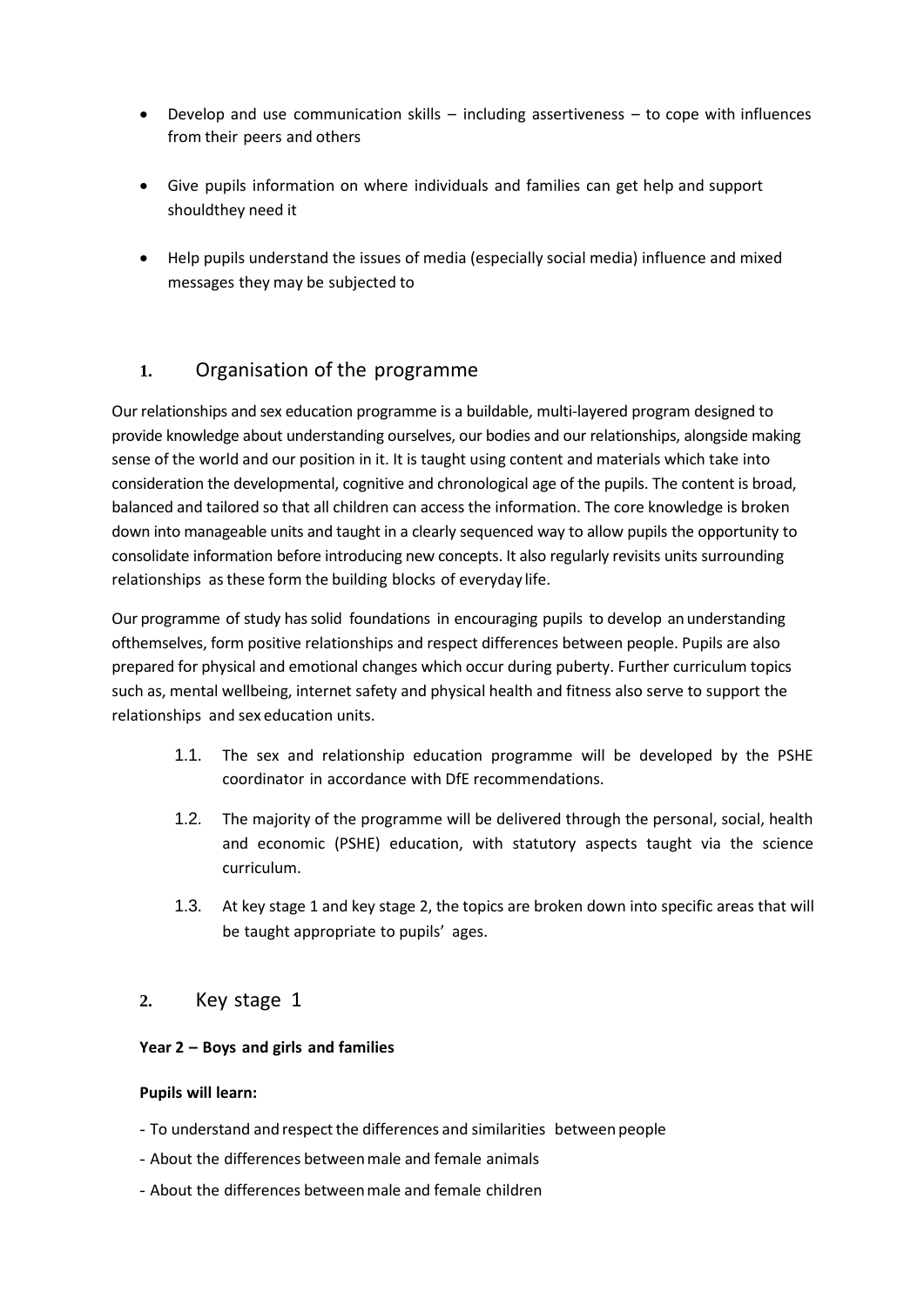- About growing from young to old andthat they are growing and changing (eg. that you start lifeas a baby, become a toddler, then a child, teenager etc.) *In Year 2, this does not involve discussing and learning about anything to do with changes occurring through puberty.*

- That everybody needs to be cared for and ways in which they care for others

- About different types of family andhow their home-life is special

**3.** Key Stage 2

#### **Year 4 - Growing up and changing**

#### **Pupils will learn:**

- About the waywe grow and change throughout the human lifecycle
- About the physical changes associatedwith puberty (including menstruation and wet dreams)
- About the impact of puberty on physical hygiene and strategies for managing this

- How puberty affects emotions and behaviour and strategies for dealing with the changesassociatedwith puberty

- Strategies to deal with feelings

### 4. Year 6- Healthy Relationships / How a Baby is

### MadePupils will learn (orre-cap):

- About the changes that occur during puberty
- To consider different attitudes and values around gender stereotyping and sexuality
- What values are important to them in relationships and to appreciate the importance
- offriendship in close relationships
- About human reproduction in the context of the human lifecycle
- How a baby is made and grows(conception and pregnancy)
- About roles and responsibilities of carers and parents

### **4.** Delivery of the programme

The teaching of relationships and sex education is in line with our school's ethos where we promote positive relationships, self-respect and respect for others and taking responsibility for our own actions. Ground rules are negotiated within groups before any teaching takes place. This ensures that both staff and pupils work together in establishing the appropriate atmosphere for the lesson allowing sensitive topics to be discussed in a supportive environment where all members of the group can speak confidently without anxiety or embarrassment.

We are aware that there will be times when pupils will ask difficult or challenging questions. Should a pupil ask a difficult question during one of the lessons staff will answer honestly and factually in an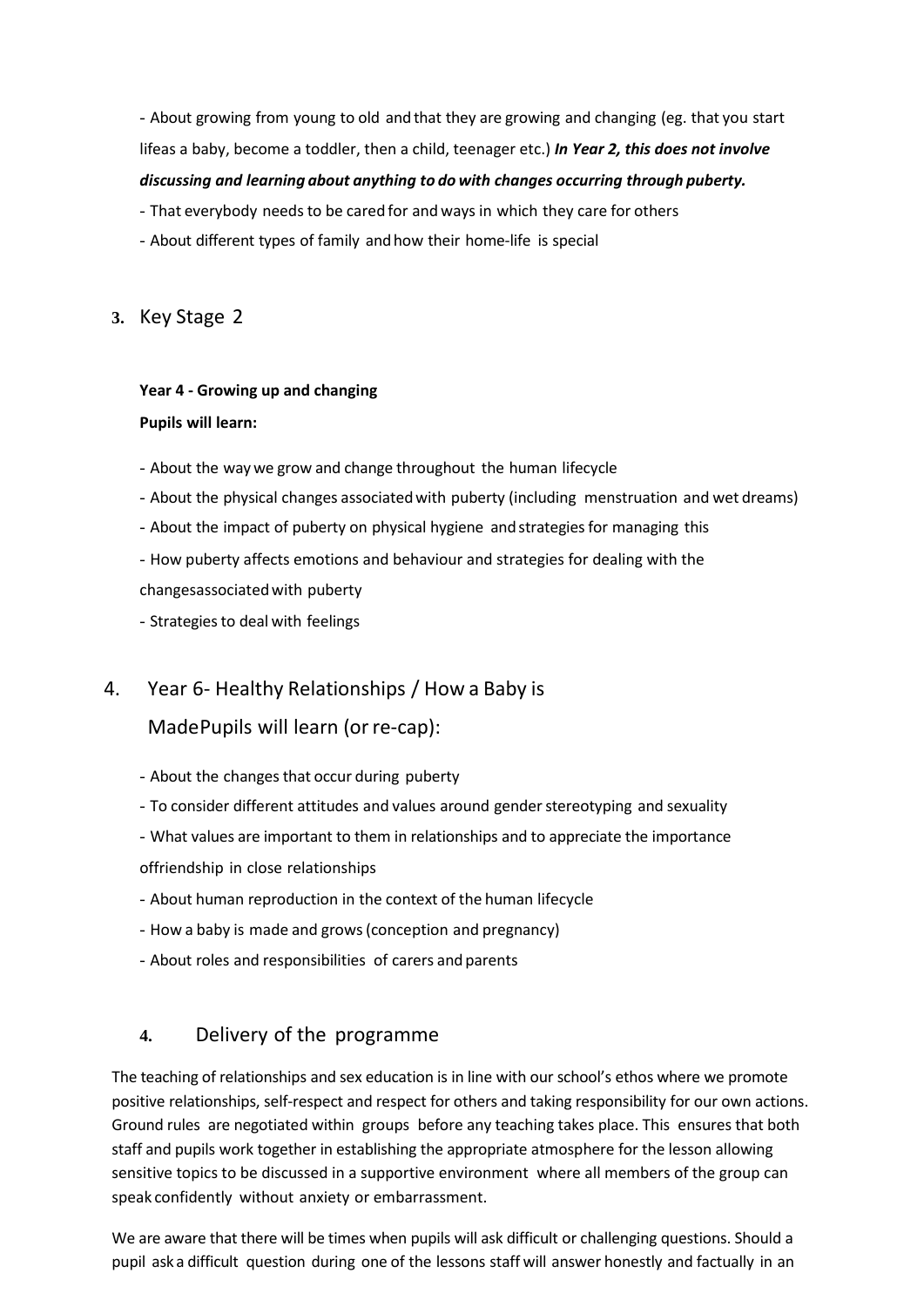age appropriate manner. All questions will be treated with sensitivity and (where appropriate) staffwill have prior relevant knowledge if a topic may be especially sensitive for a particular pupil.

- 4.1. Classes may be taught in gender-segregated groups dependent upon the nature of the topic being delivered at the time, and the cultural background of pupils where it is only appropriate to discuss the body in single gender groups.
- 4.2. Throughout every year group, appropriate diagrams, videos, books, games, discussion and practical activities will be used to assist learning.
- 4.3. Inappropriate images, videos, etc. will not be used, and resources will be selected with sensitivity given to the age and cultural background of pupils.
- 4.4. Teachers will establish what is appropriate for one-to-one and whole-class settings, and alter their teaching of the programme accordingly.
- 4.5. Teachers will ensure that pupils' views are listened to and will encourage them to ask questions and engage in discussion. Teachers will answer questions sensitively and honestly.
- 4.6. Low Ash Primary School understands that pupils with special education needs and disabilities (SEND) are entitled to learn about sex and relationship education, and the programme will be designed to be inclusive of all pupils.
- 4.7. Teachers will understand that they may need to be more explicit and adapt their planning of work in order to appropriately deliver the programme to pupils with SEND.
- 4.8. At all points of delivery of this programme, parents/carers will be consulted and their views will be valued. What will be taught and how will be communicated to parents / carers in advance.
- 4.9. External experts may be invited to assist from time-to-time with the delivery of the sex and relationship education programme, but will be expected to comply with the provisions of this policy.

# **5.** Working with parents

The school is aware that the primary role of teaching pupil's relationships and sex education lies with parents and carers. We wish to build a positive and supporting relationship with our parents and carers through mutual understanding, trust and co-operation.

- 5.1. Low Ash Primary understands that the teaching of some aspects of the programme may be of concern to parents/carers.
- 5.2. Low Ash Primary will ensure that no teachers express their personal views or beliefs when delivering the programme.
- 5.3. The content of the programme will be communicated to parents/carers through letters.
- 5.4. Low Ash Primary respects the legal right of parents/carers to withdraw their child from all or part of the sex education programme, except for those statutory parts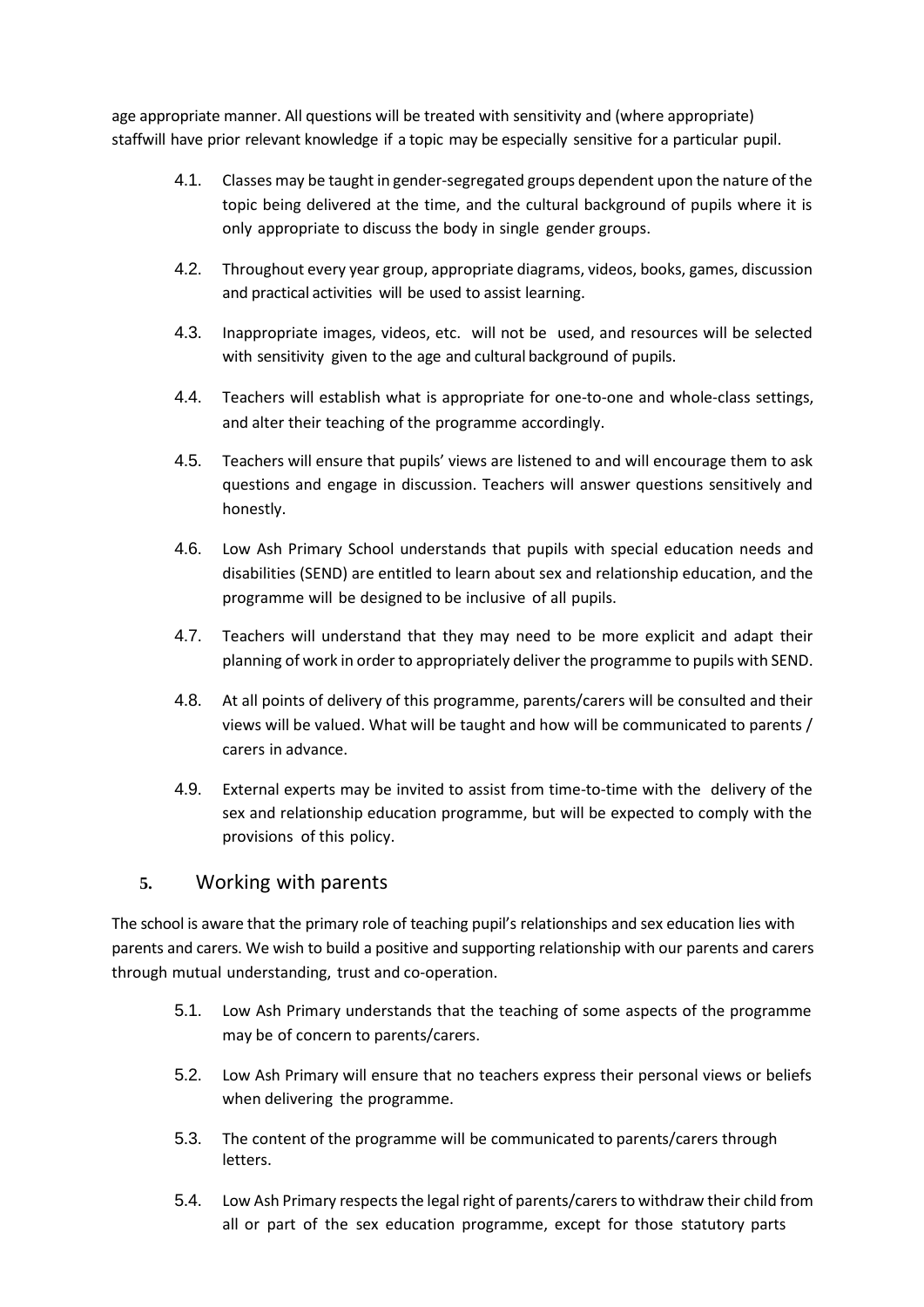included in the science national curriculum. (from September 2019 parents may only withdraw their child from the sex education programme, not from the relationships aspect of learning)

## **6.** Equal opportunities

At Low Ash Primary it is incredibly important to us that all pupils in our school feel that the teachingof relationships and sex education is fully inclusive. We will model and foster positive relations between all pupils and tackle any prejudice, including (but not limited to) homophobia and sexism and will encourage understanding and respect.

- 6.1. Low Ash Primary understands and abides by The Equality Act 2010, and fully respects the rights of pupils and staff members, regardless of any protected characteristics that he/she may have.
- 6.2. Low Ash Primary is dedicated to delivering the sex and relationship education programme with sensitivity and respect, avoiding any derogatory or prejudicial terms which may cause offence.

# **7.** Confidentiality

When teaching any sensitive subject, such as relationships and sex education, where family life, safe and appropriate touching and personal body parts form part of a discussion, there is the potential to uncover incidents of abuse through pupil's disclosures. All members of staff have regular, statutory training around safeguarding children and are aware of the school's safeguarding policy and procedures and will act accordingly.

We recognise that some pupils may be vulnerable due to past or present abuse or changesin family situations. In these casesthe teaching would be adapted due to the sensitive nature of the content covered. The teaching of relationships and sex education is deemed to be a protective factor in preventing further abuse as it may help pupils make sense of their experiences and help them to develop skills and resilience to keep them safein the future.

- 7.1. Confidentiality within the classroom is an important component of sex and relationship education, and teachers are expected to respect the confidentiality of theirpupils as far as is possible.
- 7.2. Teachers must, however, alert a Named Person about any suspicions of inappropriate behaviour or potential abuse as per Low Ash Primary's Child Protection Policy.

# **8.** Bullying incidents

8.1. Low Ash Primary has a zero tolerance approach to bullying. Any bullying incidents caused as a result of the sex and relationship education programme, such as those relating to sexual orientation, will be dealt with asseriously as other bullying incidents within the school.